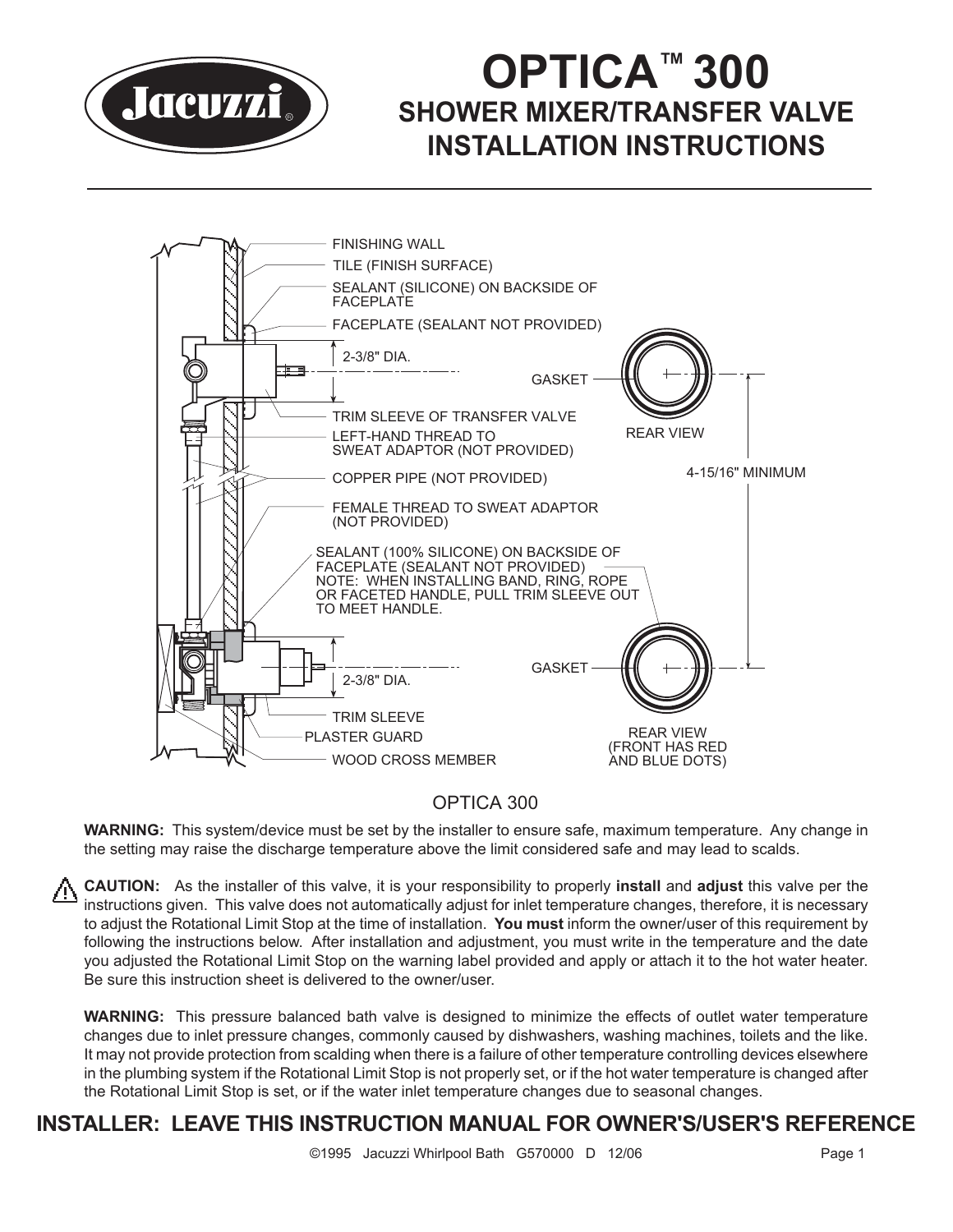## **INSTALLATION INSTRUCTIONS**

**WARNING:** Failure to follow these instructions could prevent the mixer/transfer valve from functioning properly.

1. Shut OFF water supplies.

2. Install the body (1) so the surface of the finished wall is flush with the front of the plasterguard (2).

The plasterguard is mounted on the body using the two stringer mounting holes (3) on the bracket. **NOTE: Remove cover (4) to accessbody mounting holes.**Ensure the word "UP" (5) is on top ofthevalvebodywhen installing.



3. Install transfer valve

so that the transfer valve inlet connects to the top port of the mixer valve. See below. The transfer valve must be located at least 4-15/16" (center to center) away from the mixer valve. A left-hand thread to sweat adaptor and gasket are required for this connection. Use a 1/2" copper pipe size, a taper to sweat adaptor, and a female thread to sweat adaptor to finish the connections from transfer valve to mixer valve. Copper pipe and adaptors not provided.

Connect hot and cold supply lines to left and right inlets of mixer body. Left is hot and right is cold (as viewed from front). Threaded inlets are 1/2" NPT (iron pipe size). Use an approved thread sealant for threaded connections.

Remove bonnet (1) and test cap (2) before soldering. Leavescreen(3)installed. **WARNING:Avoidsoldering athightemperature. Exposure tohightemperatures may damage screen.**



4. Rotate the cartridge (1) so the words "hot side" (2) appear on the left. Insert cartridge into valve body as shown. Make sure the cartridge tubes and o-rings (3) are properly seated in holes at the base of the body. Ensure the keys on the body are fully engaged with the slots in the body (4).

For shower head installation connect plumbing from top outlet of transfer valve to shower head arm with proper fittings. Do NOT install the shower head onto arm at this time.



5. For cascade installation connect right outlet of transfer valve to cascade line. The left outlet is for body spray jets. Plug unused ports if other arrangements are used.



#### **BACK TO BACK OR REVERSE INSTALLATION**

6. **For back to back or reverse installations only** (hot on right and cold on left), follow instructions below. If you are not making a reverse or back to back installation skip Steps 6 and 7 and continue with Step 8.

Make sure water supplies are OFF. Install mixing valve as directed in the previous steps.

7. **For back to back or reverse installations only** (hot on right and cold on left). Connect hot and cold supply lines to left and right inlets of mixer body. **Right is hot** and **left is cold** (as viewed from front).

Page 2 **Discrept 2 CONNOC CONSTRESS** Jacuzzi Whirlpool Bath G570000 D 12/06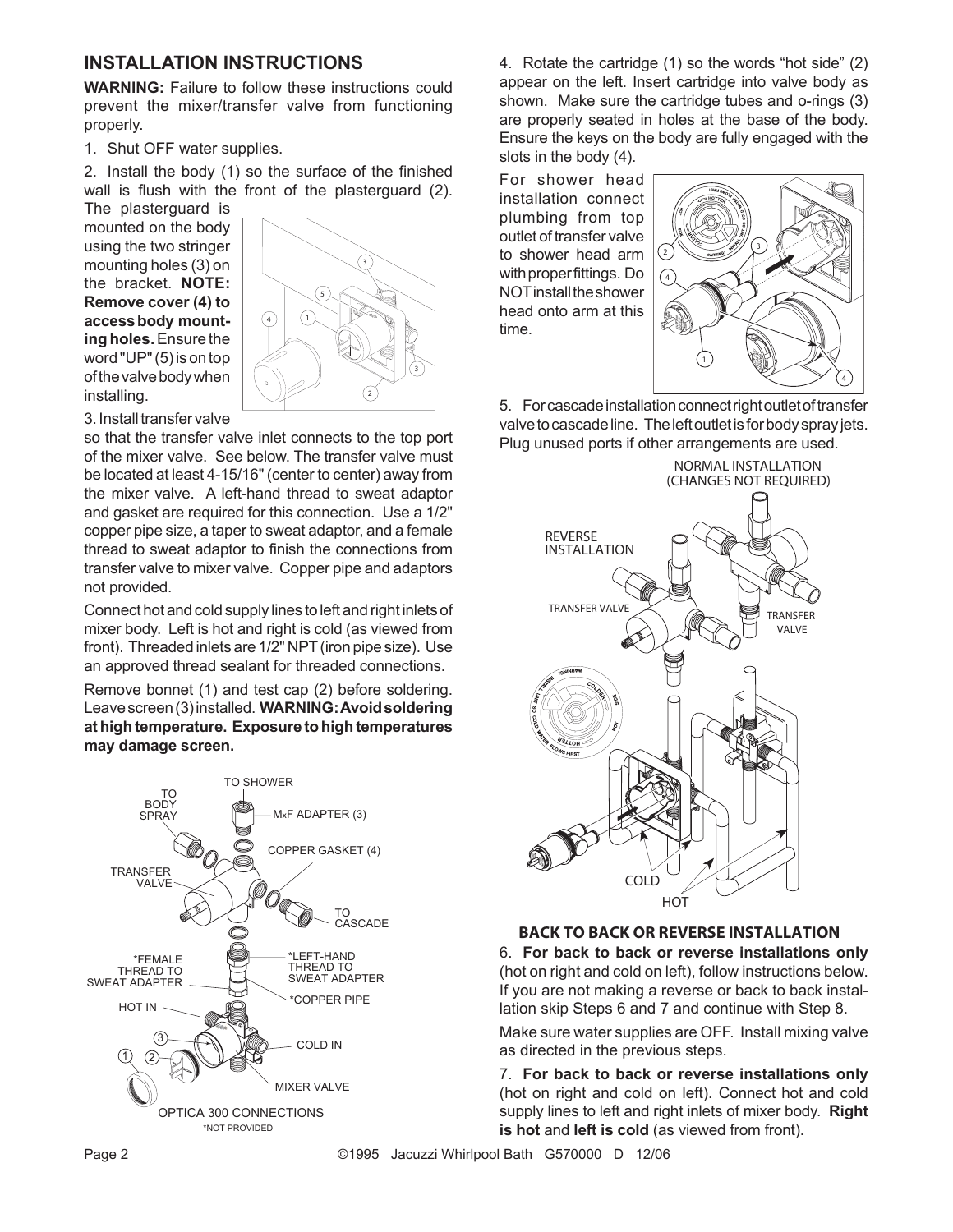8. Slide bonnet nut (1) over the cartridge and thread onto the body. Hand tighten securely.



9. Flush your system prior to installing the shower head. Place handle on valve stem and turn handle to full mix position. Turn ON water supplies, check for leaks and let lines flush for one minute without moving faucet handle. Divert water to shower head and flush for 30 seconds. This will remove any debris from lines which can damage internal parts of the faucet and create leaks. After flushing, shut OFF water at faucet. Remove handle and attach escutcheon. Attach shower head.

**CAUTION:** Connection of deck-mount spouts to inwall valves is not recommended. Neither is the use of hand showers connected to bath spouts in a bath/shower push button diverter combination.



10. IMPORTANT: The Rotational Limit Stop is used to limit the amount of hot water available such that, if set properly, the user will not be scalded if the handle accidentally is rotated all the way to "hot" when a person is showering or filling a tub. The first position allows the LEAST amount of hot water to mix with the cold water in the system. In the first position the water will be the coldest possible when the handle is turned all the way to hot. As you move the Rotational Limit Stop counterclockwise, you progressively add more and more hot water in the mix. The last position to the left will result in the greatest amount of hot water to the mix, and the greatest risk of scald injury if someone accidentally turns the valve handle all the way to the hot side while showering or filling a tub.

**WARNING:Insome instances, settingtheRotational Limit Stop in the hottest position (full counterclockwise) could result in scald injury. It is necessary to adjust the Rotational Limit Stop so that the water coming out of the valve will not scald the user when the handle of the valve is rotated to the hot side.**

Adjustrotational limitstop. Afterwaterhasrunasufficient length of time so that cold water is as cold as it will get, and hot water is as hot as it will get, place handle back on stem and rotate handle counter clockwise to the hottest position. Place a thermometer in a plastic tumbler, and hold the tumbler in the water stream. Record the temperature reading and note or mark the position of the Rotational Limit Stop on the mating part. If the water temperature is above 120°F the Rotational Limit Stop must be rotated clockwise to reduce the temperature (See illustration).

Remove the Rotational Limit Stop and replace it one tooth counter clockwise for every  $6^{\circ}$  F (approximate) reduction in temperature that must be made. If water temperature is below 90°F, rotate the stop counter-clockwise. Repeat as necessary. Make sure cold water flows from the valve first and does not exceed 120°F at the hottest flow. A guide to setting the approximate outlet temperature is included. This is only a guide and any setting must be verified by using the above procedure.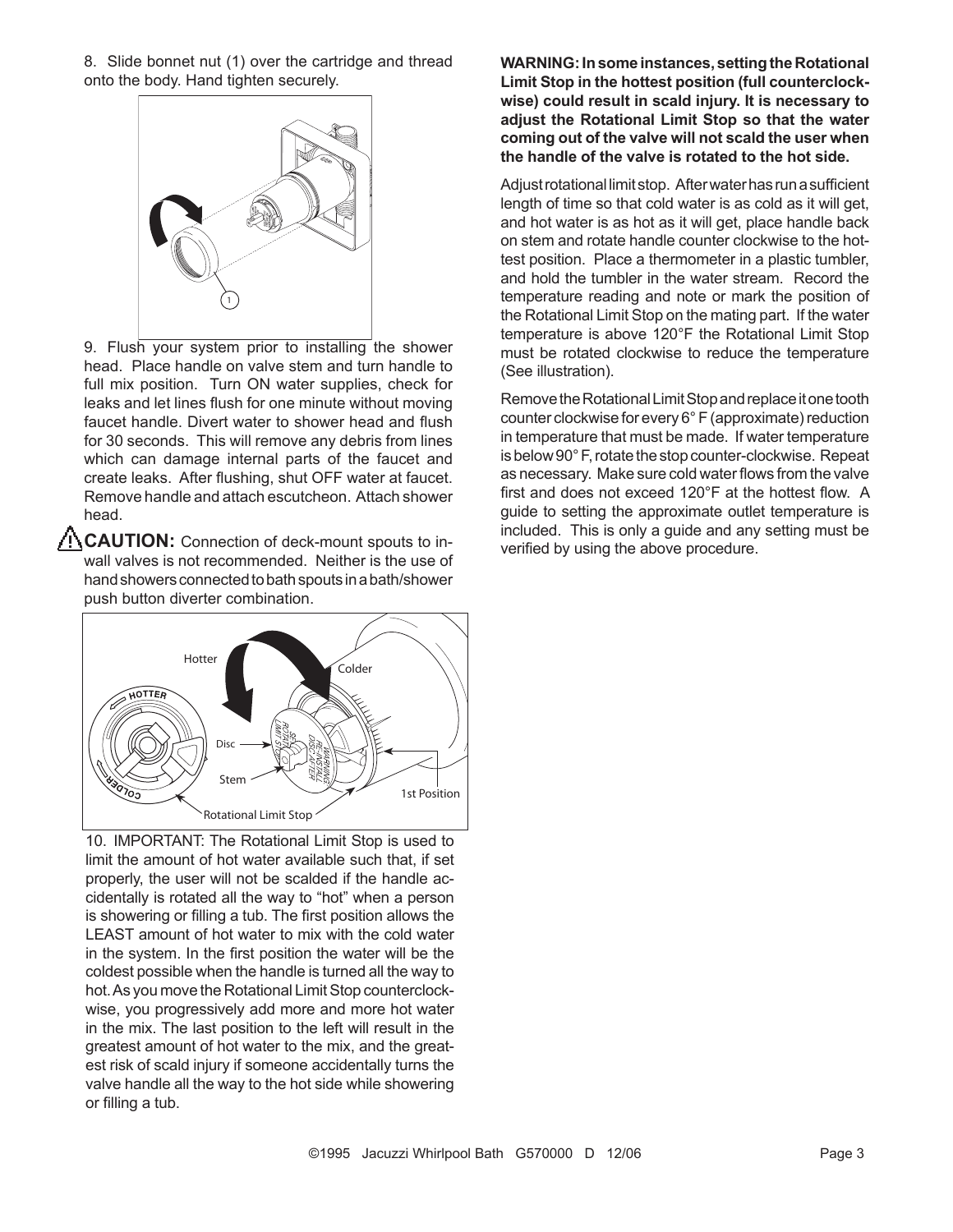#### **HELPFUL HINTS:**

1. Before removing cartridge assembly for any maintenance, be sure to note the position of the stop on the cap. The cartridge assembly must always be put back in the same position. For normal installations, the stop on the cap will face the left. To be safe, after you have finished the installation turn ON valve to make sure **cold water flow first.**

2. To remove cartridge from body, shut OFF water supplies and remove handle, trim sleeve and bonnet. Place handle on stem and rotate clockwise while lifting cartridge out of body.

3. To remove seats and springs, remove cartridge (see above). Separate cap assembly from the housing assembly by rotating the cap counter clockwise 90 degrees. Separate cap and housing assemblies. Remove seats and springs. Place new seats and spring. Place the largest diameter of the spring into the seat pocket first and then press the tapered end of the seal over the spring. Reassemble cartridge and replace in body following instructions given in Step 1 above.

4. If the water in your area has lime, rust, sand or other contaminants in it, your pressure balanced valve will require periodic inspection. The frequency of the inspection will depend on the amount of contaminants in the water. To inspect cartridge, remove it and follow Step 1. Turn the valve to the full mix position and shake the cartridge rigorously. If there is a rattling sound, the unit is functional and can be reinstalled following instructions given in Step 1 as listed. If there is no rattle, replace housing assembly.

No adjustment to the Optica shower mixer Rotational Limit Stop should be made except by a trained installer.

#### **CARE INSTRUCTIONS**

Your Optica Faucet is designed and engineered in accordance with the highest quality and performance standards. With proper care, it will give you years of trouble free service. Care should be given to the cleaning of this product. Although its finish is extremely durable, it can be damaged by harsh abrasives or polish. To clean, wipe gently with a damp cloth and blot dry with a soft towel.

| <b>CONDITION</b>                                                     | <b>REMEDY</b>                                                                                                    |
|----------------------------------------------------------------------|------------------------------------------------------------------------------------------------------------------|
| Faucet leaks from bath spout/showerhead - SHUT<br>OFF WATER SUPPLIES | Replace seats and springs - Repair Kit RP4993.<br>Check conditions of lower o-rings and replace if<br>necessary. |
| If leak persists - SHUT OFF WATER SUPPLIES                           | Replace housing assembly (PN D513000) - Re-<br>pair Kit RP19805                                                  |
| Unable to maintain constant water temperature                        | Replace housing assembly with RP19805 or follow<br>Helpful Hint #4.                                              |

#### **TROUBLESHOOTING**

If your Optica 300 components do not match this unit, please contact Service Support: 1-800-288-4002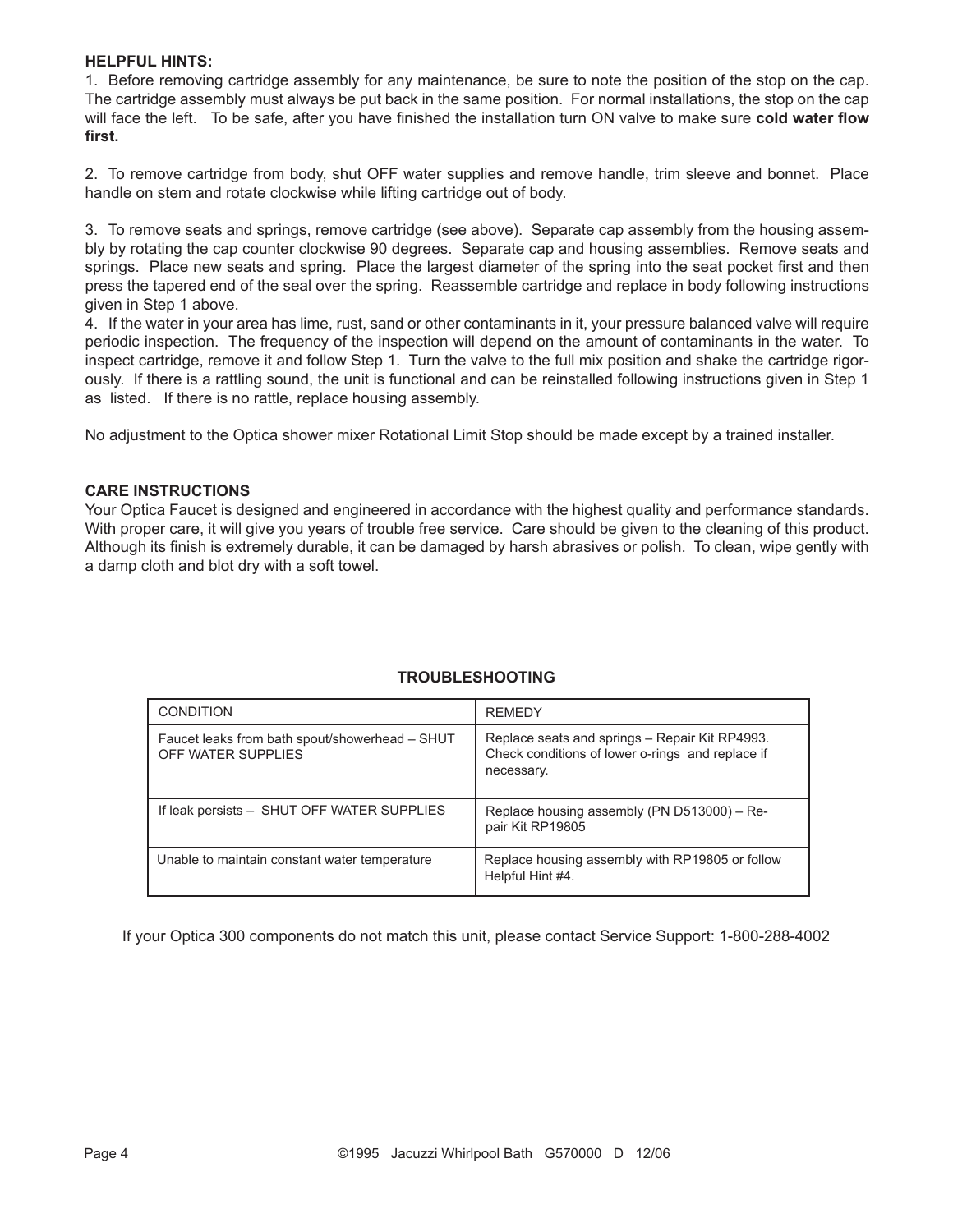**WARNING:** This is a guide to help you set the Rotational Limit Stop. This is only a guide and should be verified by following the instructions on setting the rotational limit stop given in this installation and instruction sheet.

|                               | APPROXIMATE MIX TEMPERATURE (°F) WITH VARYING INLET TEMPERATURES     |             |             |                       |                    |             |                 |                 |  |
|-------------------------------|----------------------------------------------------------------------|-------------|-------------|-----------------------|--------------------|-------------|-----------------|-----------------|--|
|                               | Hot<br>Cold                                                          | Cold<br>Hot | Cold<br>Hot | Cold<br>Hot           | Cold<br><b>Hot</b> | Hot<br>Cold | Cold<br>Hot     | Hot<br>Cold     |  |
| Setting of limiter            | 50°F 120°F                                                           | 70°F 120°F  |             | 50°F 140°F 70°F 140°F | 50°F 160°F         | 70°F 160°F  | 40°F 180°F 85°F | $180^{\circ}$ F |  |
| 1st Position                  | SHUT OFF ZONE: NO FLOW APPROXIMATELY 0-20 DEGREES OF HANDLE ROTATION |             |             |                       |                    |             |                 |                 |  |
| 2nd Position                  | 50                                                                   | 70          | 50          | 70                    | 70                 | 70          | 40              | 85              |  |
| 3rd Position                  | 61                                                                   | 79          | 67          | 83                    | 74                 | 89          | 70              | 101             |  |
| 4th Position                  | 68                                                                   | 83          | 75          | 90                    | 84                 | 97          | 84              | 110             |  |
| 5th Position                  | 74                                                                   | 87          | 85          | 96                    | 91                 | 104         | 95              | 117             |  |
| 6th Position                  | 79                                                                   | 90          | 91          | 101                   | 99                 | 110         | 103             | 125             |  |
| 7th Position                  | 82                                                                   | 93          | 97          | 104                   | 104                | 115         | 109             | 130             |  |
| 8th Position<br>(Factory Set) | 85                                                                   | 95          | 104         | 107                   | 108                | 118         | 115             | 135             |  |
| 9th Position                  | 89                                                                   | 100         | 117         | 111                   | 115                | 124         | 124             | 141             |  |
| 10th Position                 | 98                                                                   | 105         | 134         | 121                   | 128                | 136         | 140             | 153             |  |
| 11th Position                 | 111                                                                  | 115         | 138         | 133                   | 149                | 151         | 165             | 172             |  |

#### **MIX TEMPERATURE-VS-POSITION OF ROTATIONAL LIMIT STOP**



The first position of the Rotational Limit Stop (the Limiter) is that position that restricts the rotation of the stem the most and is at the maximum counterclockwise setting. According to industry standards, the maximum allowable temperature of the water exiting from the valve is 120°F. This temperature may vary in your local area. The Rotational Limit Stop may need to be readjusted if the inlet water temperature changes. For instance, during the winter, the cold water temperature is colder than it is during the summer which could result in varying outlet temperatures. Typical temperature for a comfortable bath or shower is between 90°-110°F.